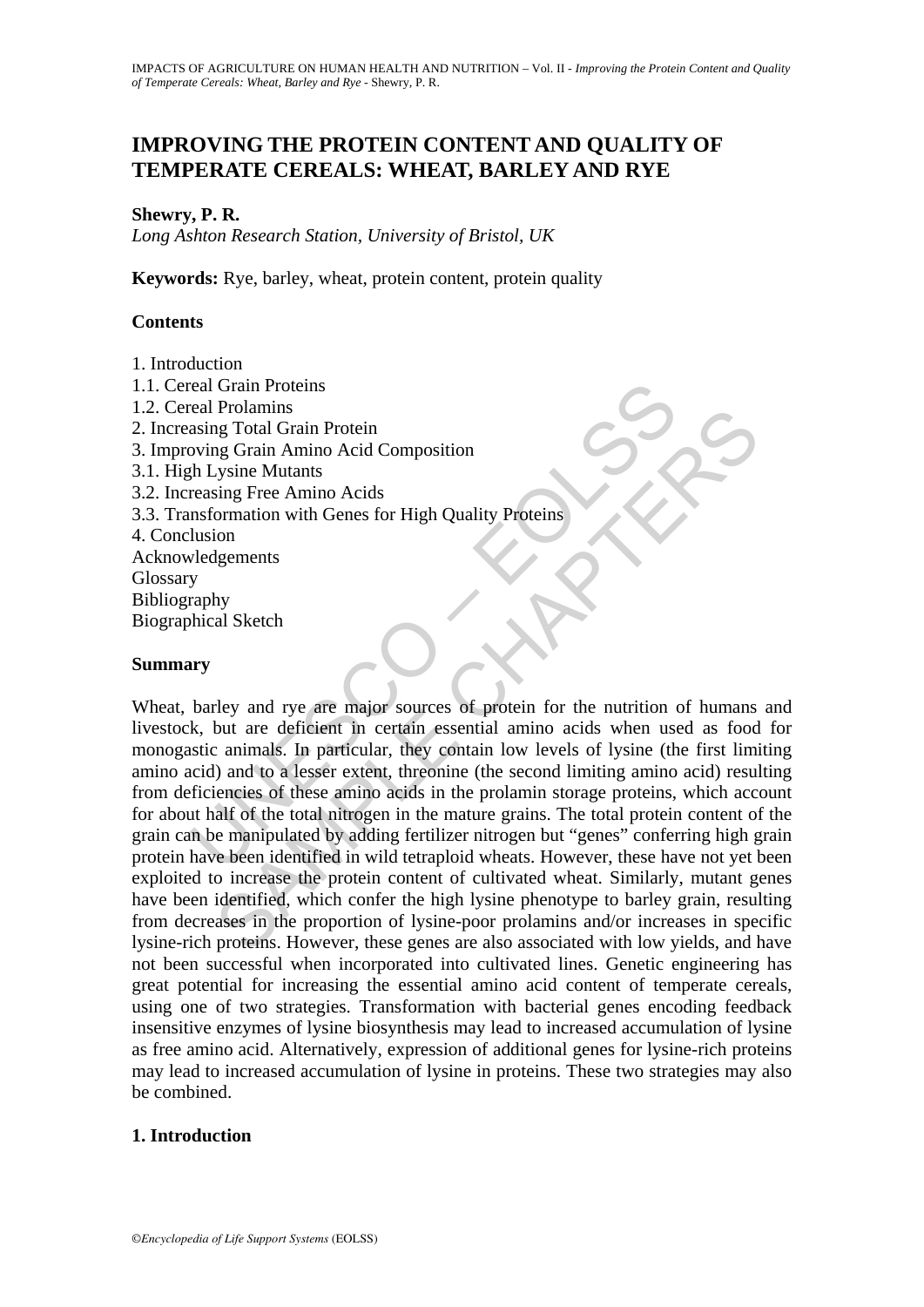Barley, wheat and rye are related members of the Tribe Triticeae and consequently share many genetic and biochemical characteristics. Cultivated wheat exists in diploid, tetraploid and hexaploid forms but the vast majority of the wheat grown worldwide is of two types – hexaploid *Triticum aestivum* var *aestivum* (genome constitution AABBDD) (bread wheat) and tetraploid *T. turgidum* var *durum* (genome constitution AABB) (durum or pasta wheat). However, other varieties of these two species have been cultivated historically and are still grown in small amounts in some parts of the world, as are other primitive diploid and tetraploid species. In addition, a number of wild diploid species related to the progenitors of the A, B and D genomes of cultivated wheats and wild *T. turgidum* var. *dicoccoides* also occur, providing a reservoir of valuable variation for plant breeding.

In contrast to wheat, cultivated barley comprises only one species, *Hordeum vulgare*, which is diploid and crosses readily with the wild form *H. spontaneum,* which is now generally considered to belong to the same species. Whereas barley and wheat are inbreeding, rye (*Secale cereale*) is an out-breeding diploid. A number of wild species occur, but cross-fertility between these may be limited by the presence of chromosome translocations.

Wheat, barley and rye are important sources of protein for the nutrition of humankind and of livestock, which is in turn used to provide dietary protein. The content and nutritional quality of the grain proteins is therefore an important consideration (see *Plant Based Sources of Proteins and Amino Acids in Relation to Human Health*). However, it is also important to bear in mind the impact of the grain proteins on the processing properties, with most cereals being consumed by humans after processing into food or beverages rather than as whole or milled grain.

rast to wheat, cultivated barley comprises only one species, *Hon* sippoid and crosses readily with the wild form *H. spontaneum* ly considered to belong to the same species. Whereas barley ing, rye (*Secale cereale*) is a iploid and crosses readily with the wild form *H. spontaneum*, which is<br>considered to belong to the same species. Whereas barley and wheat<br>cross-fertility between these may be limited by the presence of chromos<br>recross-fe When used for animal feed, the quality requirements depend on the animal in question (particularly whether ruminant or non-ruminant) and the stage of development. In the case of ruminants, the microflora present in the rumen can synthesize all twenty protein amino acids, which is sufficient to provide for the dietary requirements of the animal, except under high production conditions. For non-ruminants, about half of these amino acids are essential, in that they must be provided in the diet. Thus, if even one essential amino acid is present in insufficient amounts, the remaining amino acids will be broken down, leading to nitrogen loss (and subsequent environmental pollution in high production conditions) and poor growth. When compared with the WHO requirements of essential amino acids for humans, wheat, barley and rye are seen to be deficient in lysine, with threonine being the second limiting amino acid (Table 1).

|             |       |     |               | <b>WHO</b> |
|-------------|-------|-----|---------------|------------|
| Amino acids | Wheat | Rye | <b>Barley</b> | Recommend  |
|             |       |     |               | ed levels  |
| Cysteine    | 2.6   | 2.9 | 2.9           |            |
| Methionine  | 1.3   | 1.7 | 1.7           | 3.5        |
| Lysine      | 2.0   | 3.3 | 3.1           | 5.5        |
| Isoleucine  | 3.6   | 3.6 | 3.6           | 4.0        |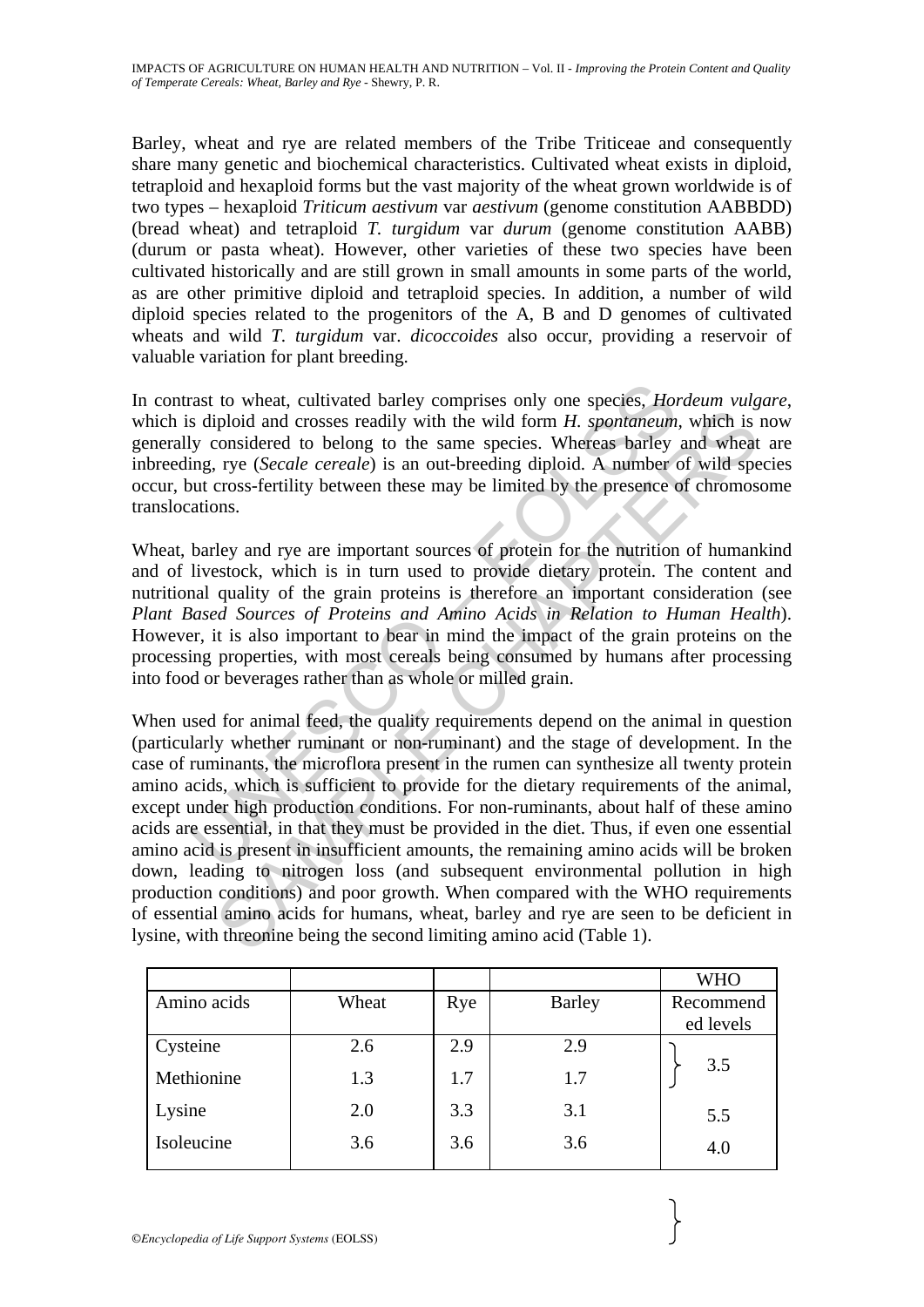IMPACTS OF AGRICULTURE ON HUMAN HEALTH AND NUTRITION – Vol. II - *Improving the Protein Content and Quality of Temperate Cereals: Wheat, Barley and Rye* - Shewry, P. R.

| Leucine       | 6.7 | 6.7 | 7.2 | 7.0 |
|---------------|-----|-----|-----|-----|
| Phenylalanine | 5.1 | 4.9 | 5.5 | 6.0 |
| Tyrosine      | 2.6 | 2.1 | 2.7 |     |
| Threonine     | 2.7 | 3.4 | 3.3 | 4.0 |
| Tryptophan    | 1.1 | 1.8 | 2.0 | 1.0 |
| Valine        | 3.7 | 4.4 | 4.6 | 5.0 |
| Histidine     | 2.2 | 2.1 | 1.9 |     |

Amounts are expressed as g/100g protein. Cysteine and tyrosine are not truly essential as they can be synthesised from methionine and phenylalanine, respectively. Hence combined values for cysteine + methionine and phenylalanine + tyrosine are given by WHO. Similarly, histidine is essential for human children but not adults.

Data taken from J.A.D. Ewart (1967) Amino acid analyses of cereal flour proteins. *Journal of the Science of Food and Agriculture* **18**, 548-552 and FAO (1973) Energy and Protein Requirements, FAO Nutritional Meeting Report, Series No.52, WHO Technical Report Series No.552, Rome.

Table 1**.** Contents of essential amino acids in grain of wheat, rye and barley compared with the WHO recommended levels.

nts are expressed as  $g/100g$  protein. Cysteine and tyrosine<br>ial as they can be synthesised from methionine and phenylalanine.<br>combined values for cysteine + methionine and phenylalanine.<br>by WHO. Similarly, histidine is e as they can be synthesised from methionine and phenylalanine, respective<br>mbined values for cysteine + methionine and phenylalanine + tyrosine<br>WHO. Similarly, histidine is essential for human children but not adults.<br>MPO. S Much of the wheat consumed by humans is in the form of bread, which occurs in a vast range of forms in different cultures, including leavened pan and hearth-baked breads, flat and pocket breads and steamed breads, with numerous variants within these different types. In addition, a range of types of noodles (made from bread wheat) and pasta (from durum wheat) and other baked products (cakes, cookies etc.) are made. Consequently, it is important to maintain the quality for specific end uses when attempts are made to improve wheat protein quality – failure to do this may lead to lack of acceptance irrespective of any improvement in nutritional quality.

Barley and rye are consumed less frequently in processed foods than wheat, with rye flour often being blended with wheat flour to improve its functional properties. The major "food" use of barley in developed countries is for malting, brewing and distilling. In this case, processing quality is the overwhelming consideration. However, barley is still a staple food in some other parts of the world and nutritional quality is, therefore, important.

## **1.1. Cereal Grain Proteins**

The systematic study of plant proteins, including those of cereal grains, is founded on the work of T.B. Osborne, working at the Connecticut Agricultural Research Station, from 1886 until 1928. He classified cereal proteins into four groups, based on their sequential extraction in a series of solvents. Thus, the albumins were extracted in water followed by the globulins in sodium chloride solution, the prolamins in aqueous alcohols and the glutelins in dilute acid or alkali. This system has proved remarkably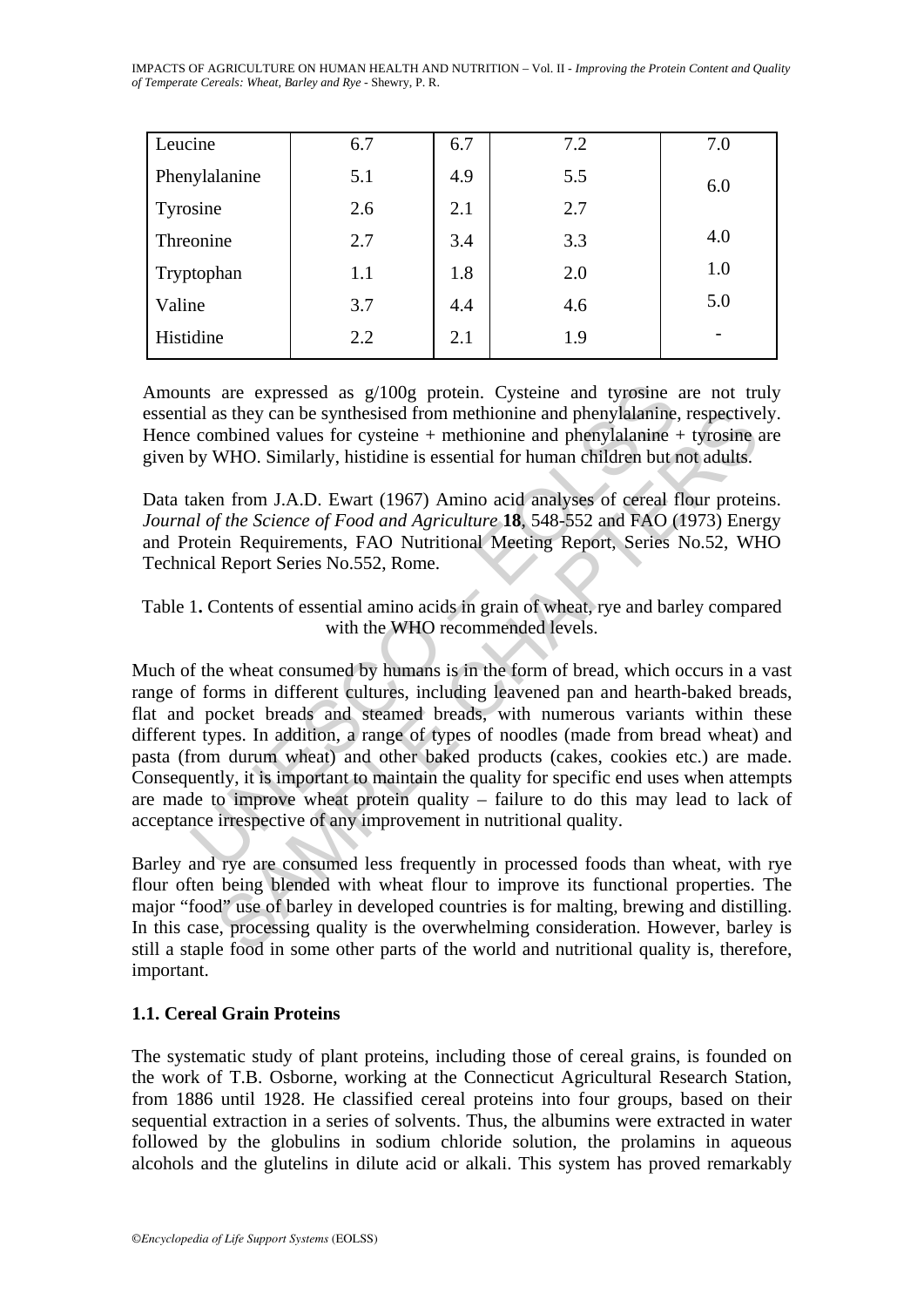durable and still provides a framework for modern cereal chemistry. However, it is inevitable that the extraction procedures have been modified in the light of our improved knowledge of the structures, functions and genetics of the proteins present within the fractions.

We now know that the albumin and globulin fractions of cereals contain predominantly structural, metabolic and protective proteins, although 7S storage globulins are present in the aleurone layer of the endosperm and the scutellum of the embryo. In contrast, the prolamins comprise the major grain storage proteins and are located in the starchy endosperm cells. However, whereas prolamins were classically extracted with aqueous  $(60-70$  per cent  $(v/v)$ ) ethanol, it is now usual to use other alcohols which give more efficient extraction (often 50 per cent  $(v/v)$  propan-l-ol) and to include a reducing agent (2-mercaptoethanol or dithiothreitol) to extract prolamins which are not soluble in aqueous alcohols due to their assembly into high  $M_r$  polymers stabilized by inter-chain disulphide bonds. Once these proteins are removed, the residual glutelin proteins, which probably include insoluble cell wall proteins and other structural proteins, are usually extracted using a solvent such as sodium dodecylsulphate (SDS) rather than acid or alkali, which may result in some degradation. Finally, even after the extraction of glutelins, a small proportion of the total proteins remains in the residual meal.

Exaction (ofter 30 per eart (vv) propar---o) and to thread and<br>aptochhanol or dihiothreitol) to extract prolamins which are<br>alcohols due to their assembly into high  $M_r$  polymers stabilized<br>ide bonds. Once these proteins colools due to their assembly into high  $M_r$  polymers stabilized by inter-<br>conds. Once these proteins are removed, the residual glutelin proteins, we<br>colools due to their assembly into high  $M_r$  polymers stabilized by int When extracted efficiently, the prolamin fractions of wheat, rye and barley may account for 50 per cent or more of the total grain nitrogen, as discussed below. However, these fractions contain only about 1 mol percent or less lysine compared with about 4-5 mol percent lysine in the albumin, globulin, glutelin and residual fractions (Table 2). Similarly, the prolamin fractions are also low in threonine. Consequently, it can be concluded that the poor nutritional quality of the whole grain proteins results from deficiency of essential amino acids in the prolamin storage proteins. It is, therefore, necessary to briefly describe the characteristics of the prolamins before discussing strategies to manipulate their amount and composition.

| Amino acid             | <b>Barley</b> | Wheat | Rye  |
|------------------------|---------------|-------|------|
| Lysine                 | 1.0           | 0.9   | 0.9  |
| Histidine              | 1.2           | 1.7   | 1.3  |
| Arginine               | 2.6           | 2.1   | 1.5  |
| Aspartate <sup>a</sup> | 1.9           | 3.0   | 2.1  |
| Threonine              | 2.5           | 2.7   | 2.5  |
| Serine                 | 2.9           | 5.4   | 5.8  |
| Glutamate <sup>a</sup> | 31.8          | 32.6  | 35.8 |
| Proline                | 20.1          | 17.3  | 20.2 |
| Cysteine               | 2.9           | 1.9   | 2.5  |
| Glycine                | 3.2           | 5.6   | 4.2  |
| Alanine                | 3.0           | 3.7   | 2.7  |
| Valine                 | 5.1           | 3.8   | 4.4  |
| Methionine             | 0.6           | 1.2   | 1.1  |
| Isoleucine             | 4.1           | 3.7   | 3.0  |
| Leucine                | 7.4           | 7.1   | 5.7  |
| Tyrosine               | 2.6           | 2.6   | 1.7  |
| Phenylalanine          | 5.2           | 4.5   | 4.6  |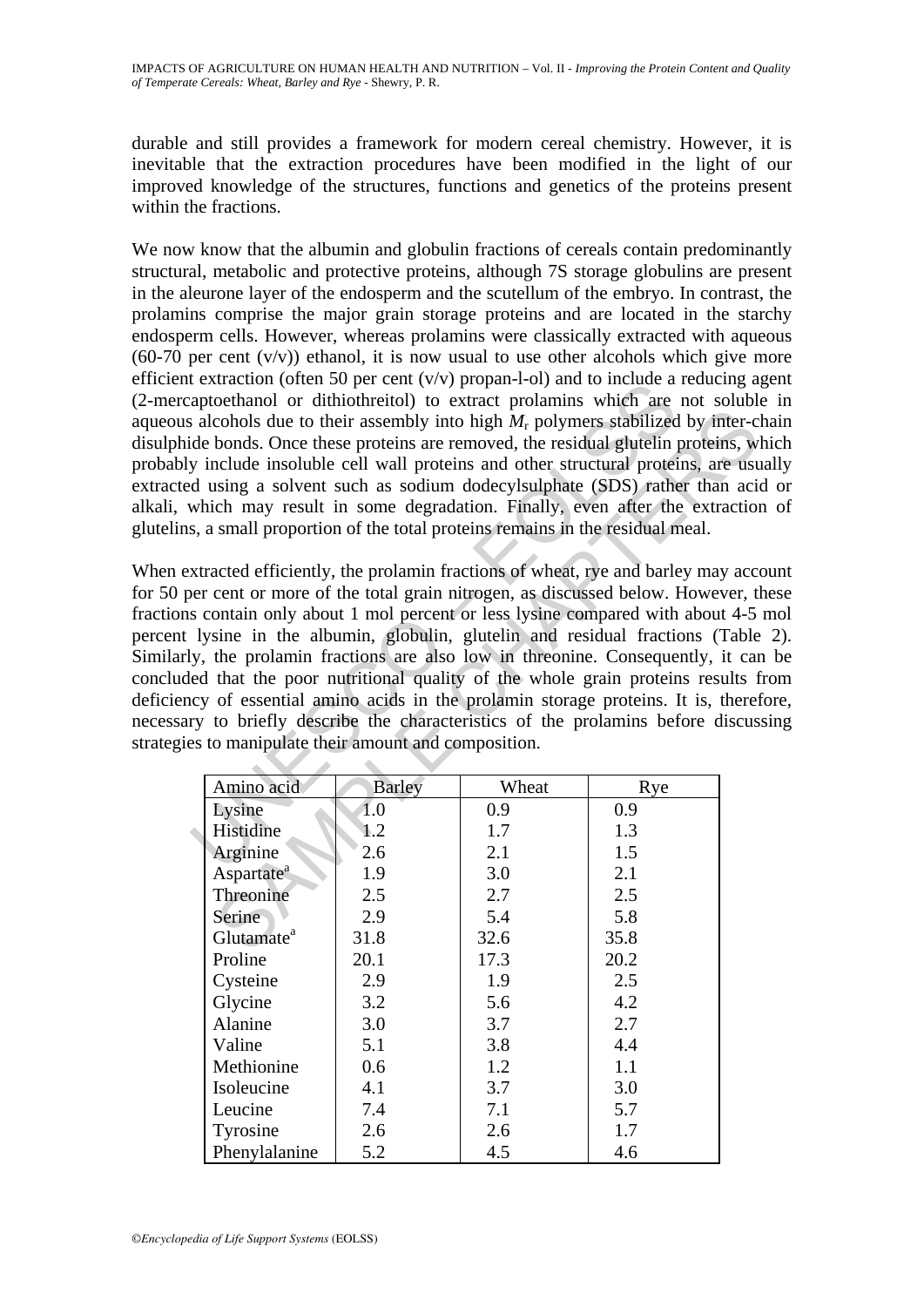<sup>a</sup>Values reported for aspartate and glutamate include asparagine and glutamine, respectively.

Tryptophan was not determined.

Data taken from Kreis, M., Shewry, P.E., Forde, B.G., Rahman, S., Bahramian, M.B. and Miflin, B.J. (1984) Molecular analysis of the effects of the mutant *lys 3a* gene on the expression of *Hor* loci in developing endosperms of barley (*Hordeum vulgare*). *Biochemical Genetics* **22**, 231. Byers M., Miflin, B.J. and Smith, S.J. (1983) A quantitative comparison of the extraction of protein fractions from wheat grain by different solvents, and of the polypeptide and amino acid composition of the alcohol-soluble proteins. *Journal of the Science of Food and Agriculture* **34**, 447-462 and Bright, S.W.J and Shewry, P.R. (1983) Improvement of protein quality in cereals. *CRC Critical Reviews in Plant Sciences* **1**, 49-93.

Table 2**.** Amino acid compositions (mol per cent) of total prolamin fractions from barley, wheat and rye.

# TO ACCESS ALL THE **20 PAGES** OF THIS CHAPTER, Visit: http://www.eolss.net/Eolss-sampleAllChapter.aspx

#### **Bibliography**

- - -

Example of Frontine in the matter of Frontine Afford and Bight, S.W.J and Shewry, P.R. (1983) Improvement<br>by in creads. CRC Critical Reviews in Plant Sciences 1, 49-93.<br>Pe 2. Amino acid compositions (mol per cent) of total in creads. *CRC Critical Reviews in Plant Sciences* **1**, 49-93.<br>
Amino acid compositions (mol per cent) of total prolamin fractions from<br>
barley, wheat and rye.<br>
CO ACCESS ALL THE 20 PAGES OF THIS [CH](https://www.eolss.net/ebooklib/sc_cart.aspx?File=E5-21-04-04)APTER,<br>
Visit: http:// Bright, S.W.J. and Shewry, P.R. (1983) Improvement of protein quality in cereals. *CRC Critical Reviews in Plant Sciences* 1, 49-93. [A review of strategies to improve quality, based on high lysine mutants and increasing free amino acids].

Falco, S.C., Guida, T., Locke, M., Mauvais, J., Sanders, C., Ward, R.T. and Webber, P. (1995) Transgenic canola and soybean seeds with increased lysine. *Biotechnology* **13**, 577-582. [This demonstrates the use of transformation with bacterial enzymes to increase free lysine and threonine].

Galili, G. (1995) Regulation of lysine and threonine synthesis*. The Plant Cell* **7**, 899-906. [A review of lysine and threonine biosynthesis, and how this can be manipulated].

Keeler, S.J., Maloney, C.L., Webber, P.Y., Patterson, C., Hirata, L.T., Falco, S.C. and Rice, J.A. (1997) Expression of *de novo* high-lysine α-helical coiled-coil proteins may significantly increase the accumulated levels of lysine in mature seeds of transgenic tobacco plants. *Plant Molecular Biology* **34**, 15-29. [A novel approach to designing and expressing high quality proteins].

Lea, P.J., Blackwell, R.D. and Azevedo, R.A. (1992) Analysis of barley metabolism using mutant genes. *Barley: Genetics, Biochemistry, Molecular Biology and Biotechnology* (ed. P.R. Shewry), 181-208. CAB International, Wallington. [This includes a review of progress in manipulating amino acid biosynthesis by mutagenesis in barley].

Molvig, L., Tabe, L.M., Eggum, B.O., Moore, A.E., Craig, S., Spencer, D. and Higgins, T.J.V. (1997) Enhanced methionine levels and increased nutritive value of seeds of transgenic lupins (*Lupinus*